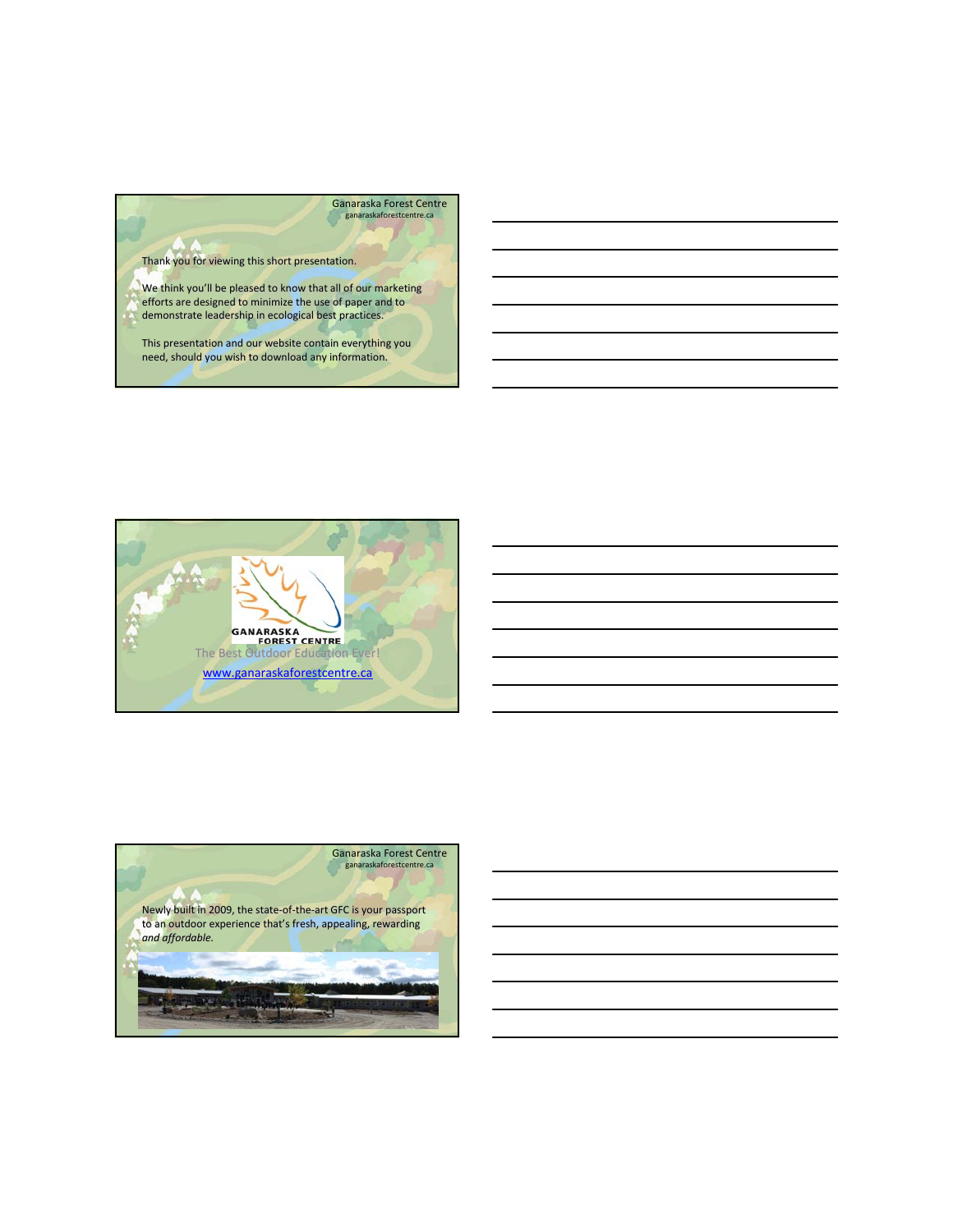





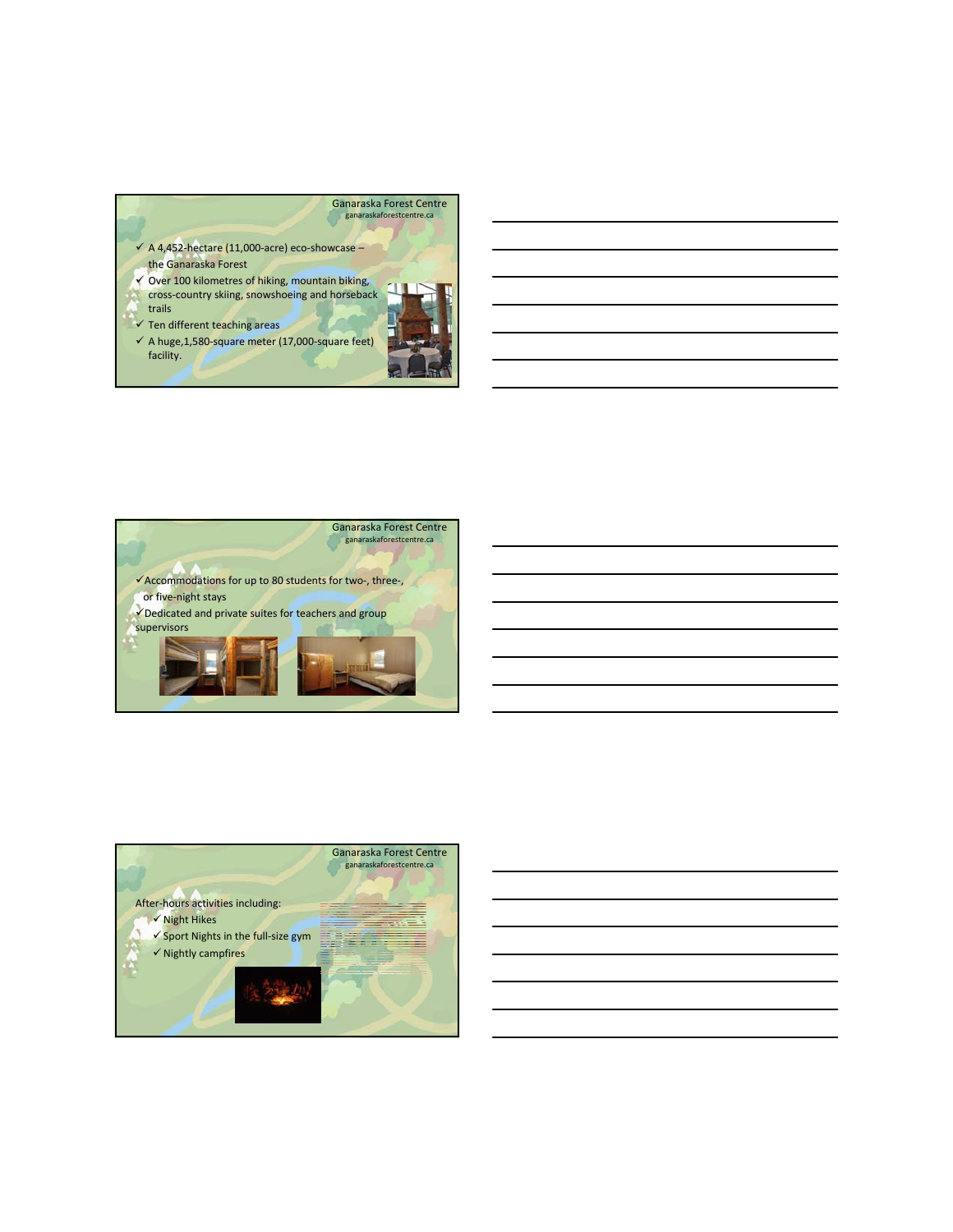

|                                                                                                                     |  |  | <b>Contract Contract</b> |
|---------------------------------------------------------------------------------------------------------------------|--|--|--------------------------|
|                                                                                                                     |  |  |                          |
|                                                                                                                     |  |  |                          |
|                                                                                                                     |  |  |                          |
| and the contract of the contract of the contract of the contract of the contract of the contract of the contract of |  |  |                          |
|                                                                                                                     |  |  |                          |





## **Our certified teachers deliver over 25 curriculum‐linked programs**

 $\checkmark$ Strengthen class dynamics while meeting Ontario curriculum requirements for students from JK to Grade 12.  $\checkmark$  Choose from a variety of science, social studies and leadership and outdoor pursuit activities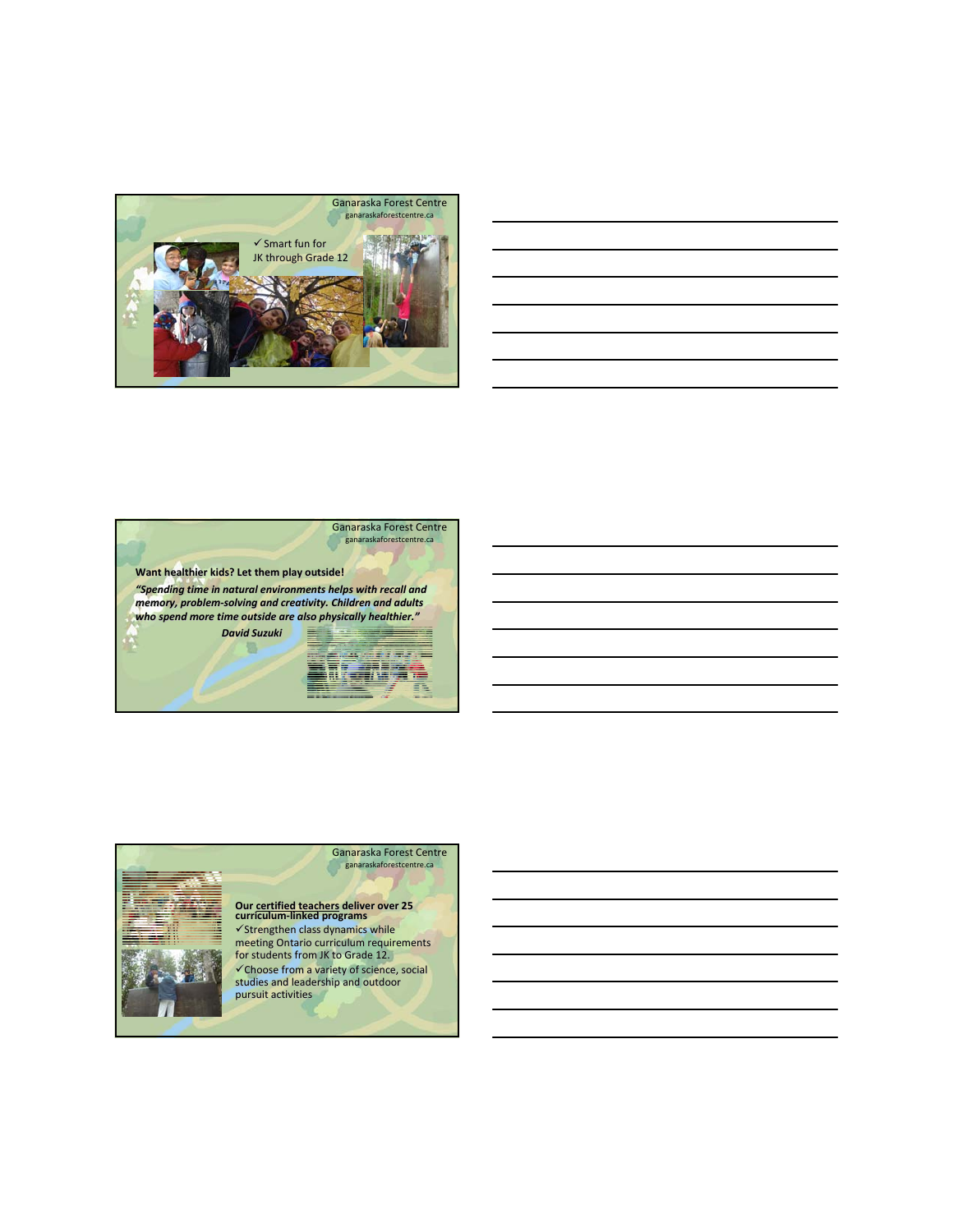





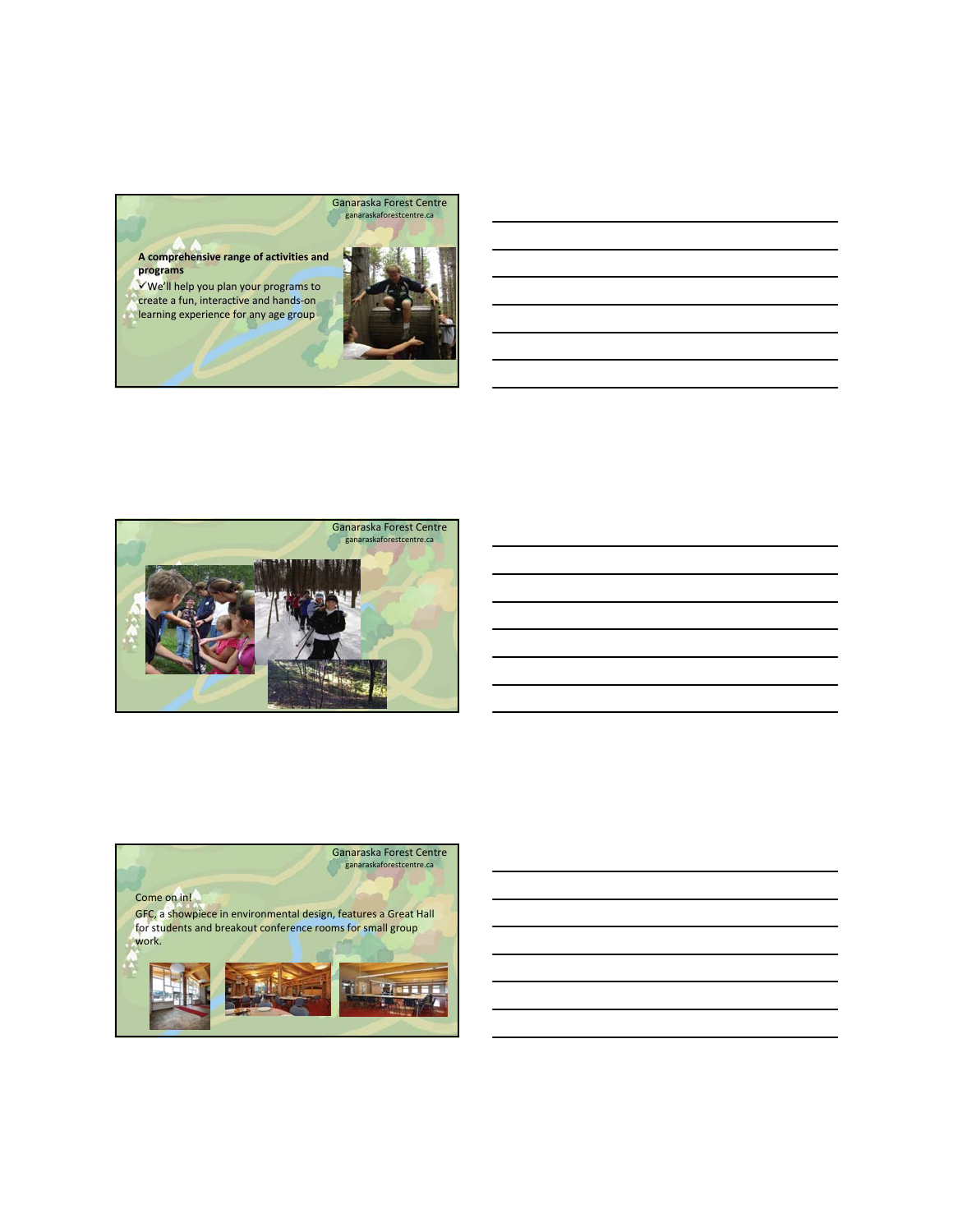

| <u> Alexandro de la contrada de la contrada de la contrada de la contrada de la contrada de la contrada de la co</u>   |  |                          |
|------------------------------------------------------------------------------------------------------------------------|--|--------------------------|
|                                                                                                                        |  |                          |
| <u> 1989 - Johann John Stone, marking fan de Fryske kunstne fan de ferstjer fan de ferstjer fan de ferstjer fan de</u> |  | $\overline{\phantom{a}}$ |
|                                                                                                                        |  |                          |
| <u> 2000 - Andrea Andrewski, amerikansk politik (d. 1982)</u>                                                          |  |                          |
|                                                                                                                        |  |                          |
| <u> Alexandro de la contrada de la contrada de la contrada de la contrada de la contrada de la contrada de la con</u>  |  |                          |
|                                                                                                                        |  |                          |
| <u> 1989 - Johann John Stone, markin sanadi amerikan bahasa dalam kemasaan sebagai sebagai sebagai sebagai sebagai</u> |  |                          |
|                                                                                                                        |  |                          |
| <u> Alexandro de la contrada de la contrada de la contrada de la contrada de la contrada de la contrada de la co</u>   |  |                          |
|                                                                                                                        |  |                          |
|                                                                                                                        |  |                          |



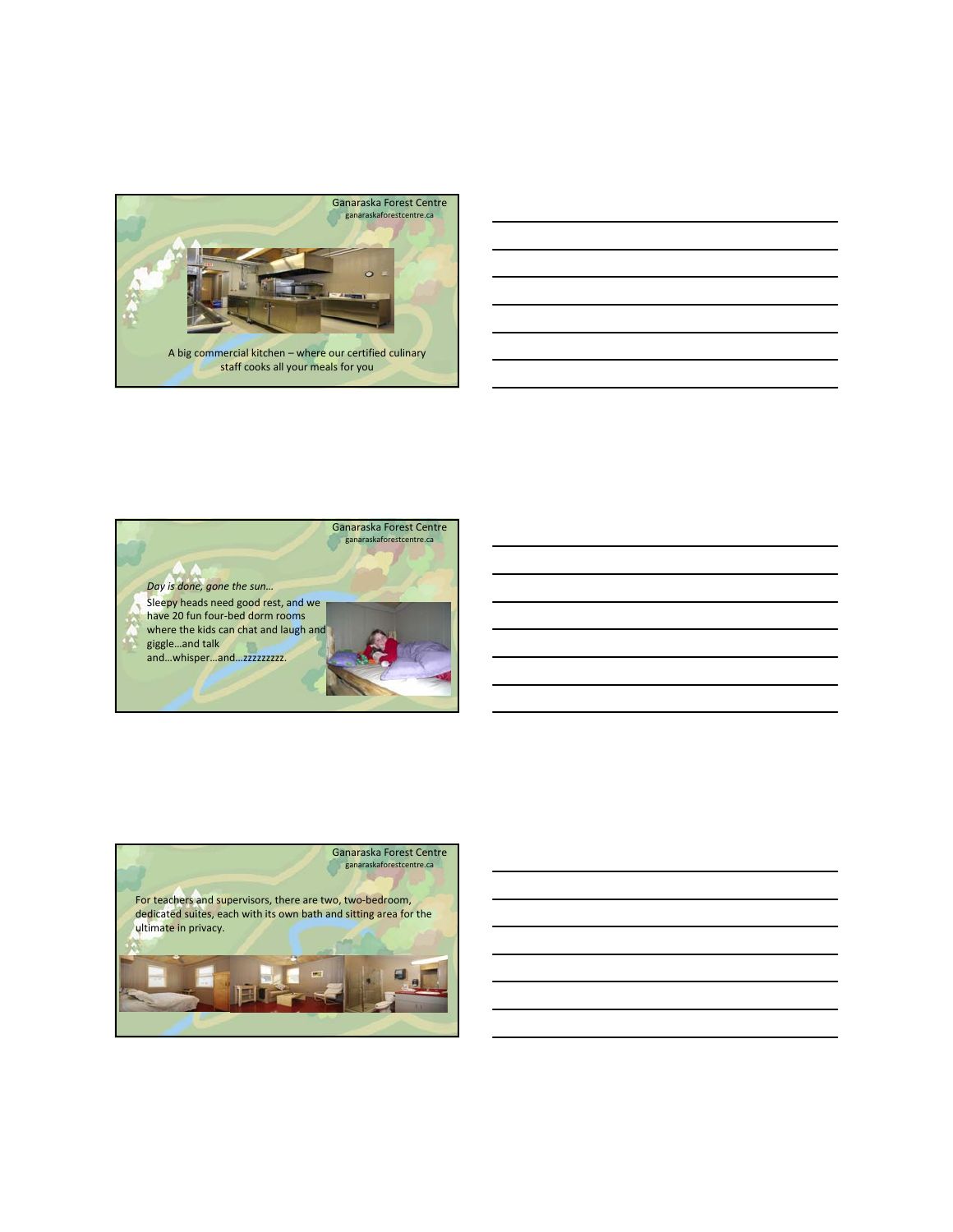





In fact, *very* competitive and *very* compelling! Our mission is to bring you and your group here, and we make it worth your while!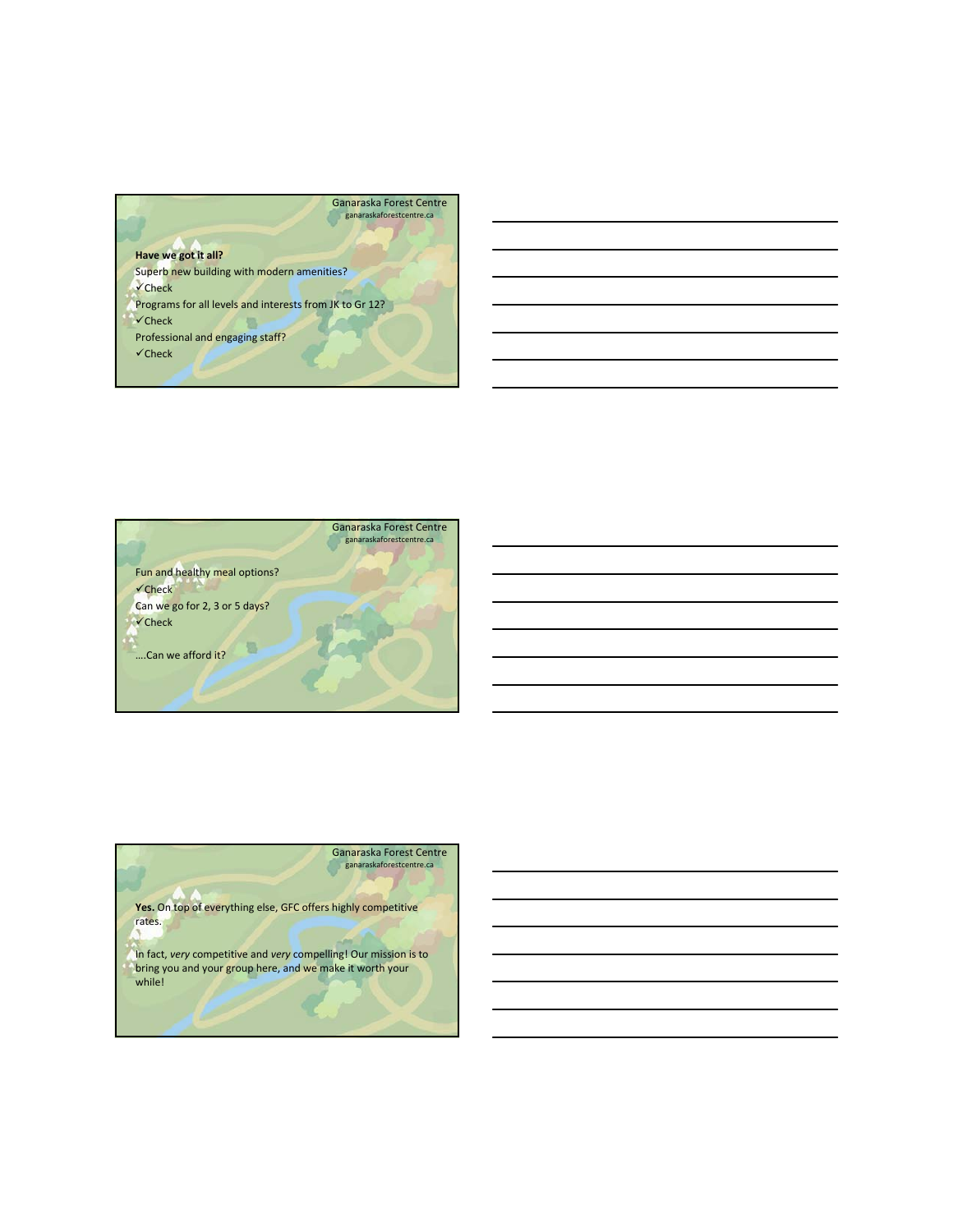## Ganaraska Forest Centre ganaraskaforestcentre.ca

Where are we and how do you get here?

GFC is on County Road 9, just west of Campbellcroft – approximately 35 minutes from Peterborough to the north, 15 minutes from Port Hope to the south, and 45 minutes from Oshawa to the west.

See the map next page....